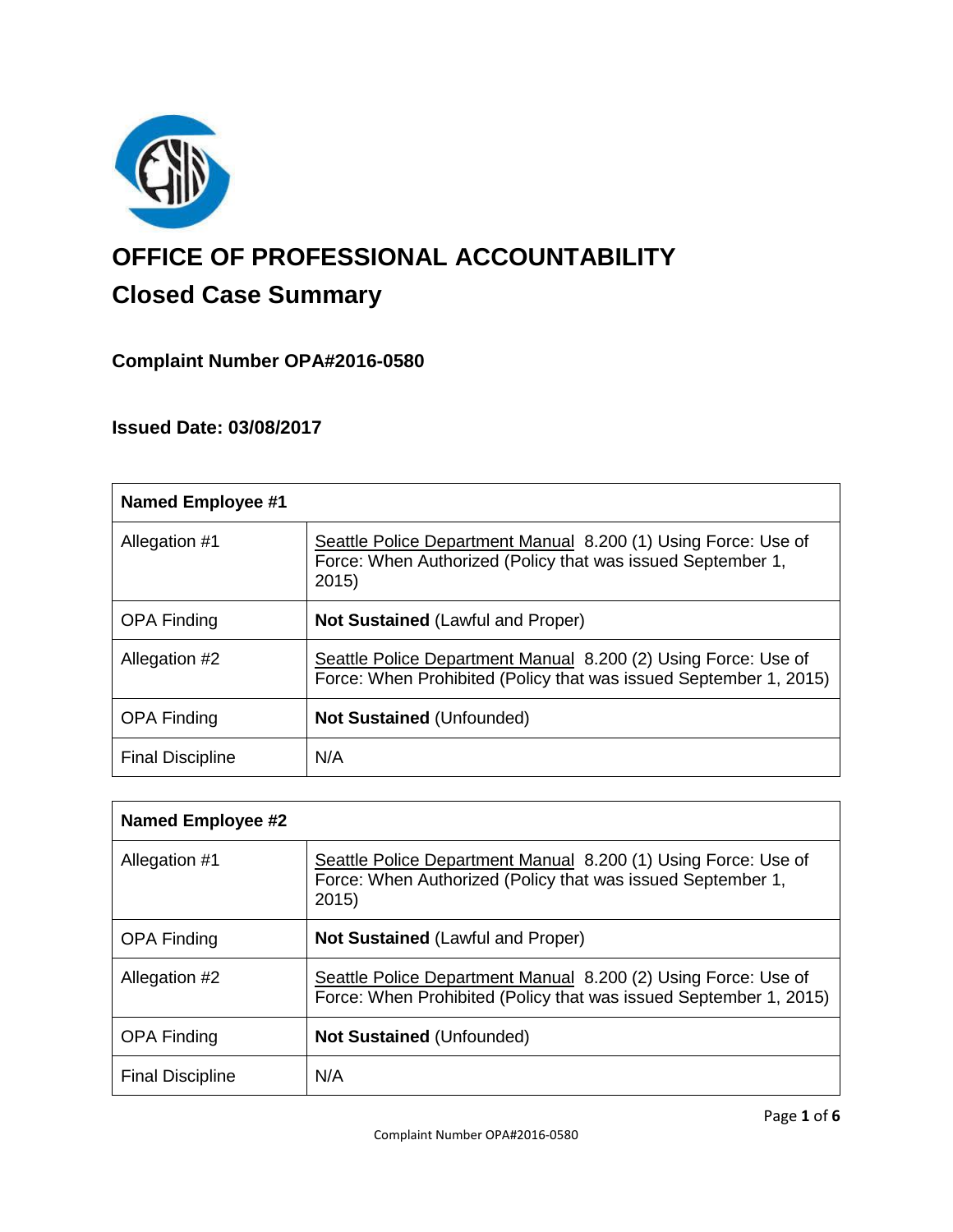| <b>Named Employee #3</b> |                                                                                                                                        |
|--------------------------|----------------------------------------------------------------------------------------------------------------------------------------|
| Allegation #1            | Seattle Police Department Manual 8.200 (1) Using Force: Use of<br>Force: When Authorized (Policy that was issued September 1,<br>2015) |
| <b>OPA Finding</b>       | <b>Not Sustained (Lawful and Proper)</b>                                                                                               |
| Allegation #2            | Seattle Police Department Manual 8.200 (2) Using Force: Use of<br>Force: When Prohibited (Policy that was issued September 1, 2015)    |
| <b>OPA Finding</b>       | <b>Not Sustained (Unfounded)</b>                                                                                                       |
| <b>Final Discipline</b>  | N/A                                                                                                                                    |

| <b>Named Employee #4</b> |                                                                                                                                                                |
|--------------------------|----------------------------------------------------------------------------------------------------------------------------------------------------------------|
| Allegation #1            | Seattle Police Department Manual 8.200 (1) Using Force: Use of<br>Force: When Authorized (Policy that was issued September 1,<br>2015)                         |
| <b>OPA Finding</b>       | <b>Not Sustained (Lawful and Proper)</b>                                                                                                                       |
| Allegation #2            | Seattle Police Department Manual 8.200 (2) Using Force: Use of<br>Force: When Prohibited (Policy that was issued September 1, 2015)                            |
| <b>OPA Finding</b>       | Not Sustained (Unfounded)                                                                                                                                      |
| Allegation #3            | Seattle Police Department Manual 16.090 (5) In-Car Video System:<br>Employees Will Log in and Perform a System Check (Policy that<br>was issued March 1, 2016) |
| <b>OPA Finding</b>       | <b>Not Sustained (Unfounded)</b>                                                                                                                               |
| Allegation #4            | Seattle Police Department Manual 16.090 (6) In-Car Video System:<br>Employees Will Record Police Activity (Policy that was issued<br>March 1, 2016)            |
| <b>OPA Finding</b>       | <b>Not Sustained (Training Referral)</b>                                                                                                                       |
| <b>Final Discipline</b>  | N/A                                                                                                                                                            |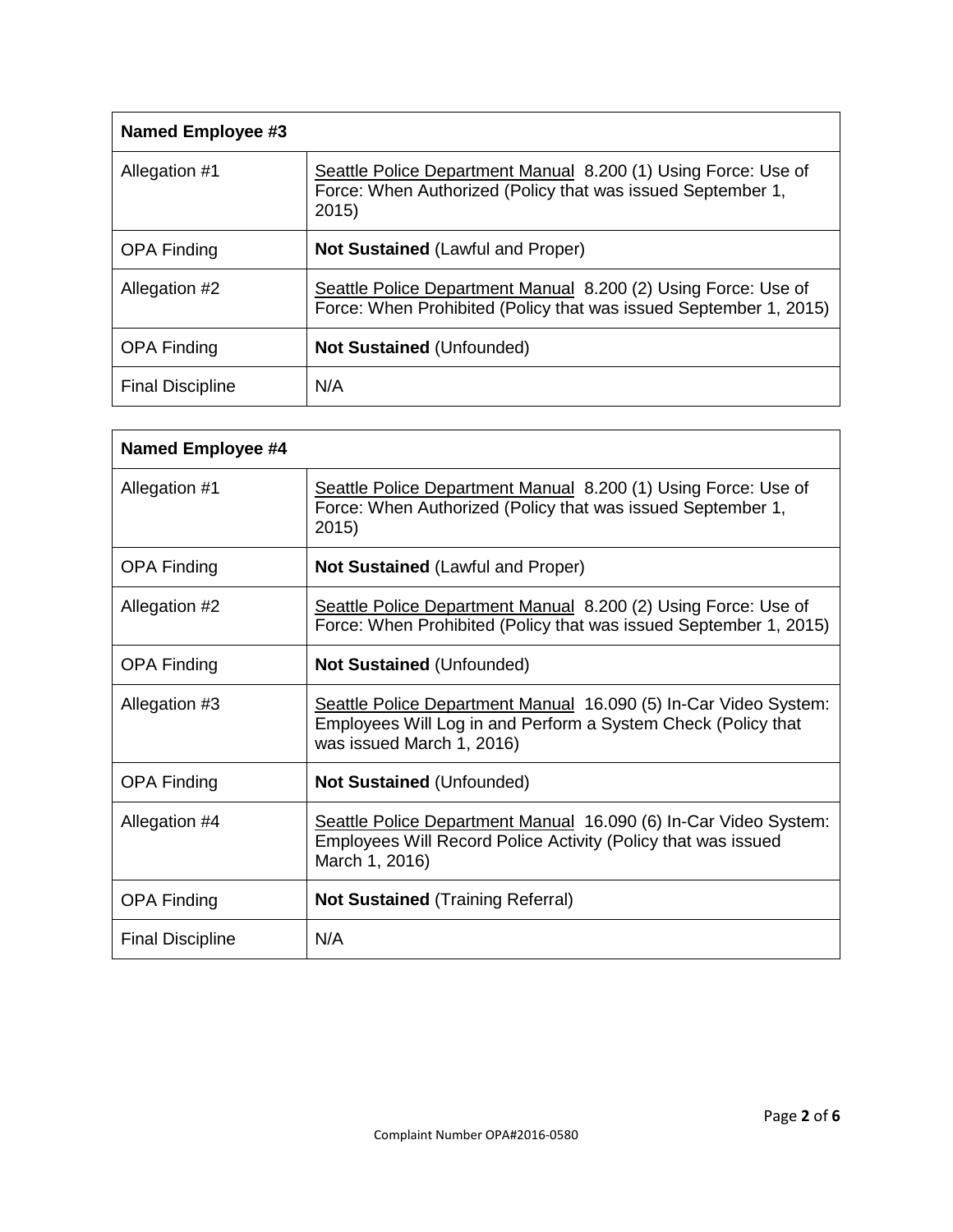| <b>Named Employee #5</b> |                                                                                                                                        |
|--------------------------|----------------------------------------------------------------------------------------------------------------------------------------|
| Allegation #1            | Seattle Police Department Manual 8.200 (1) Using Force: Use of<br>Force: When Authorized (Policy that was issued September 1,<br>2015) |
| <b>OPA Finding</b>       | <b>Not Sustained (Lawful and Proper)</b>                                                                                               |
| Allegation #2            | Seattle Police Department Manual 8.200 (2) Using Force: Use of<br>Force: When Prohibited (Policy that was issued September 1, 2015)    |
| <b>OPA Finding</b>       | <b>Not Sustained (Unfounded)</b>                                                                                                       |
| <b>Final Discipline</b>  | N/A                                                                                                                                    |

| Named Employee #6       |                                                                                                                                        |
|-------------------------|----------------------------------------------------------------------------------------------------------------------------------------|
| Allegation #1           | Seattle Police Department Manual 8.200 (1) Using Force: Use of<br>Force: When Authorized (Policy that was issued September 1,<br>2015) |
| <b>OPA Finding</b>      | <b>Not Sustained (Lawful and Proper)</b>                                                                                               |
| Allegation #2           | Seattle Police Department Manual 8.200 (2) Using Force: Use of<br>Force: When Prohibited (Policy that was issued September 1, 2015)    |
| <b>OPA Finding</b>      | <b>Not Sustained (Unfounded)</b>                                                                                                       |
| <b>Final Discipline</b> | N/A                                                                                                                                    |

| <b>Named Employee #7</b> |                                                                                                                                        |
|--------------------------|----------------------------------------------------------------------------------------------------------------------------------------|
| Allegation #1            | Seattle Police Department Manual 8.200 (1) Using Force: Use of<br>Force: When Authorized (Policy that was issued September 1,<br>2015) |
| <b>OPA Finding</b>       | Not Sustained (Lawful and Proper)                                                                                                      |
| Allegation #2            | Seattle Police Department Manual 8.200 (2) Using Force: Use of<br>Force: When Prohibited (Policy that was issued September 1, 2015)    |
| <b>OPA Finding</b>       | <b>Not Sustained (Unfounded)</b>                                                                                                       |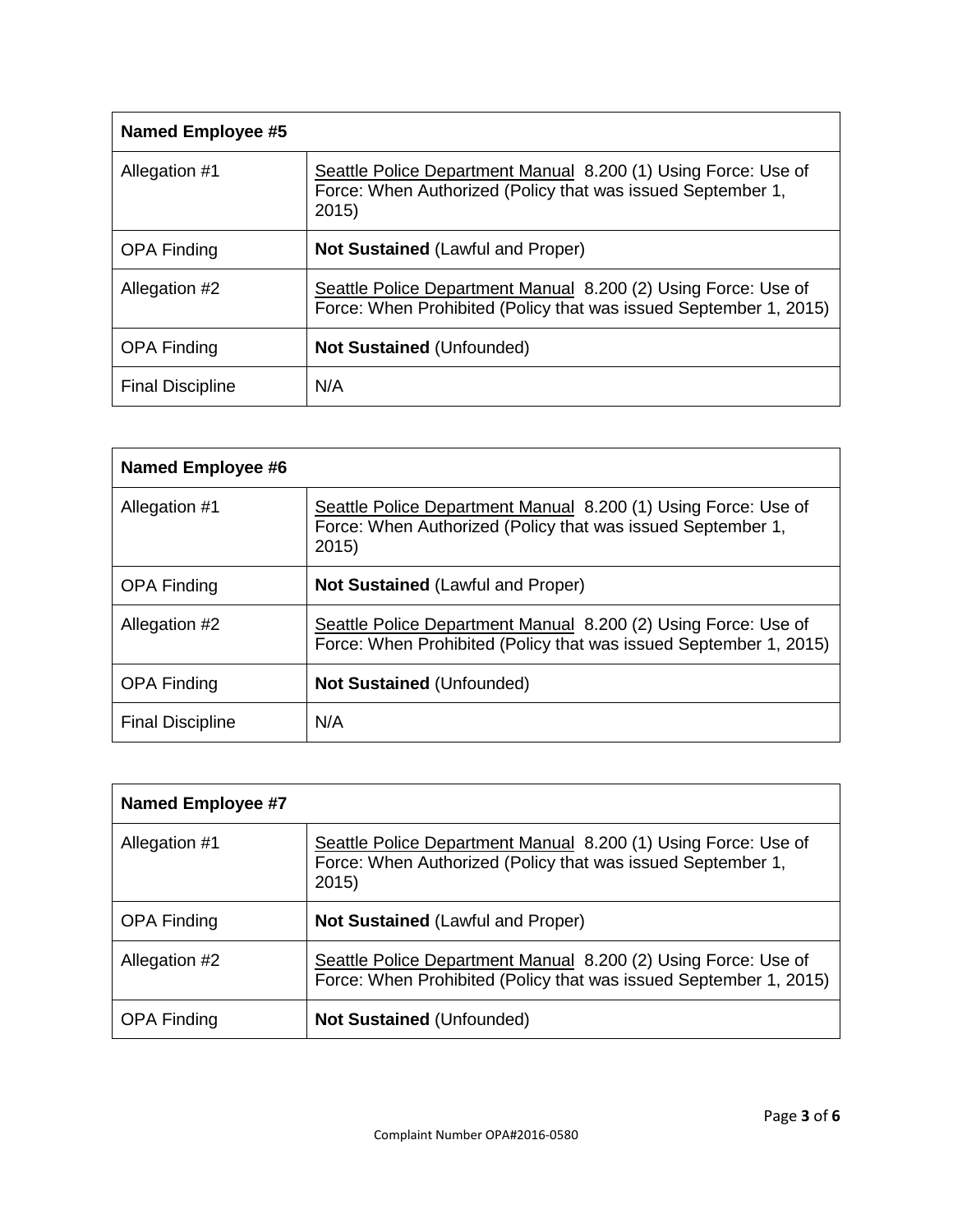| Allegation #3           | Seattle Police Department Manual 16.090 (5) In-Car Video System:<br>Employees Will Log in and Perform a System Check (Policy that<br>was issued March 1, 2016) |
|-------------------------|----------------------------------------------------------------------------------------------------------------------------------------------------------------|
| <b>OPA Finding</b>      | <b>Not Sustained (Unfounded)</b>                                                                                                                               |
| Allegation #4           | Seattle Police Department Manual 16.090 (6) In-Car Video System:<br>Employees Will Record Police Activity (Policy that was issued<br>March 1, 2016)            |
| <b>OPA Finding</b>      | <b>Not Sustained (Unfounded)</b>                                                                                                                               |
| <b>Final Discipline</b> | N/A                                                                                                                                                            |

## **INCIDENT SYNOPSIS**

The Named Employees responded to a call of a subject walking away from an involuntary commitment.

## **COMPLAINT**

The complainant, a supervisor within the Department, reported that a subject taken into custody alleged the Named Employees were smashing him down after he was handcuffed, and deliberately agitated and pushed him so that they could beat him. The subject also reported previous incidents of alleged abuse by stating that his face was full of scars from being beat up by SPD officers on 20 prior occasions and that officers kicked him in a park resulting in a broken foot.

# **INVESTIGATION**

The OPA investigation included the following actions:

- 1. Review of the complaint memo
- 2. Review of In-Car Videos (ICV)
- 3. Search for and review of all relevant records and other evidence
- 4. Interviews of SPD employees

# **ANALYSIS AND CONCLUSION**

Officers were concerned about the danger the subject posed to himself and others when they decided to take him into custody. The subject was walking in traffic and appeared to be in crisis. Initially contacted by Named Employee #1 and Named Employee #2, who took a hold of an arm of the subject, Named Employee #3 then assisted by performing a soft take-down of the subject to the ground. Once on the ground, Named Employee #4 used his body weight to restrain the subject's waist to prevent him from getting up; Named Employee #5 assisted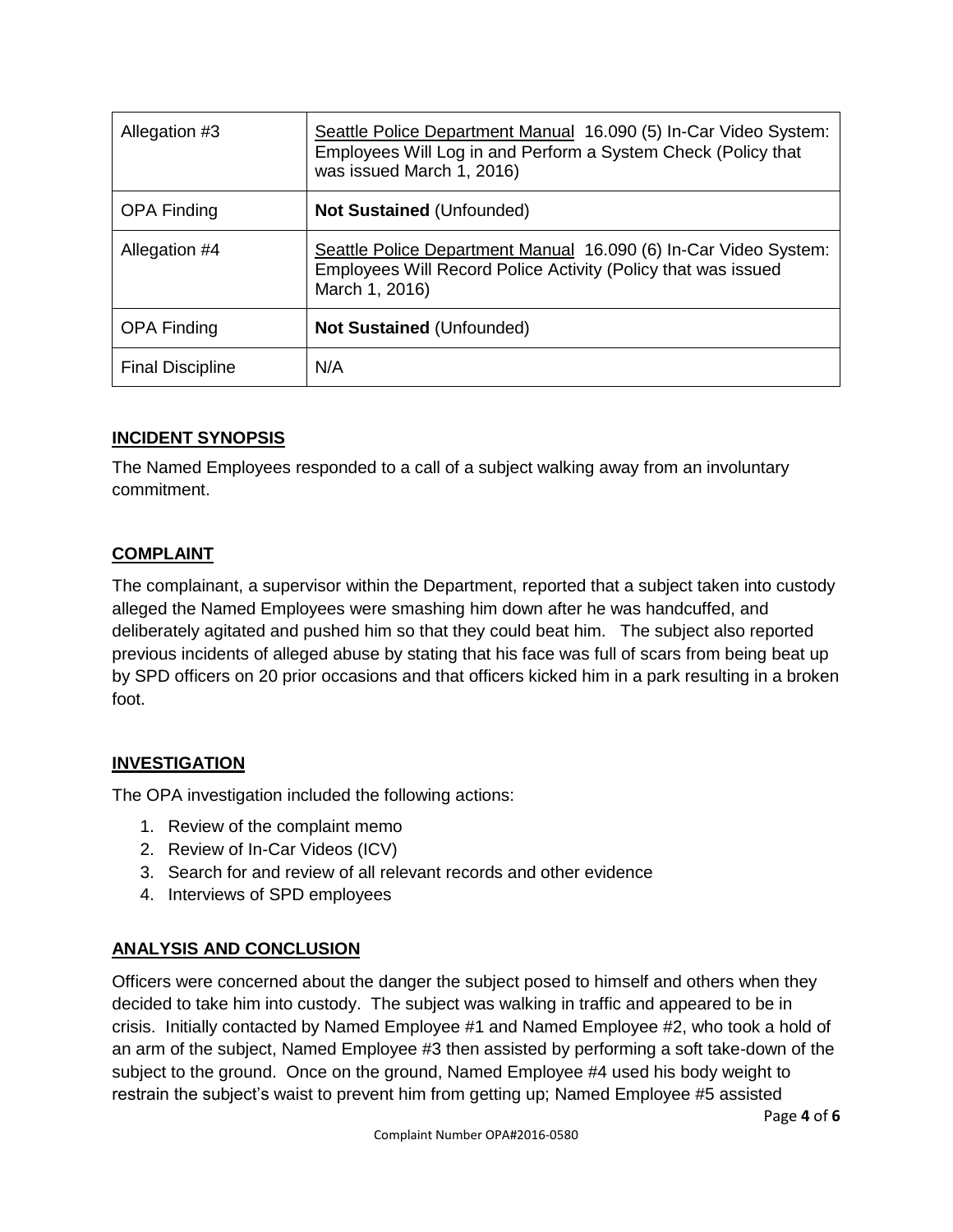Named Employee #7 in placing the subject into handcuffs while Named Employee #6 kneeled down with her shins across the subject's calves to keep him from kicking officers while he was being put into handcuffs. Given the totality of the circumstances the use of force by all the Named Employees was reasonable, necessary and proportionate to effectively bring the subject into control and under arrest.

The preponderance of the evidence did not indicate any force used by Named Employees #1, #2, #3, #4, #5, #6, or #7 while the subject was handcuffed and therefore no policy violation occurred.

Named Employees #4 and #7 were working a two-person vehicle. Named Employee #7 was a probationary officer and Named Employee #4 was acting as the Field Training Officer (FTO). The preponderance of the evidence showed that Named Employee #4 and Named Employee #7 did perform a systems check at the beginning of their shift.

Named Employees #4 and #7 were working a two-person vehicle and were on an extended investigation. They failed to activate their idle right system which caused the vehicle battery to become depleted to the point the computer system shut down. Named Employee #4 was in the process of restarting the computer when the emergency call was broadcast. Given the emergency, Named Employee #4 and Named Employee #7 chose to respond before their ICV could restart.

# **FINDINGS**

# **Named Employees #1, #2, #3, #4, #5, #6, and #7**

#### Allegation #1

A preponderance of the evidence showed that given the totality of the circumstances, the use of force by all the Named Employees was reasonable, necessary and proportionate to effectively bring the subject into control and under arrest. Therefore a finding of **Not Sustained** (Lawful and Proper) was issued for *Using Force: Use of Force: When Authorized.*

#### Allegation #2

A preponderance of the evidence did not indicate any force used by the Named while the subject was handcuffed and therefore no policy violation occurred. Therefore a finding of **Not Sustained** (Unfounded) was issued for *Using Force: Use of Force: When Prohibited.*

#### **Named Employee #4**

#### Allegation #3

A preponderance of the evidence showed that Named Employee #4 did perform a systems check at the beginning of his shift. Therefore a finding of **Not Sustained** (Unfounded) was issued for *In-Car Video System: Employees Will Log in and Perform a System Check.*